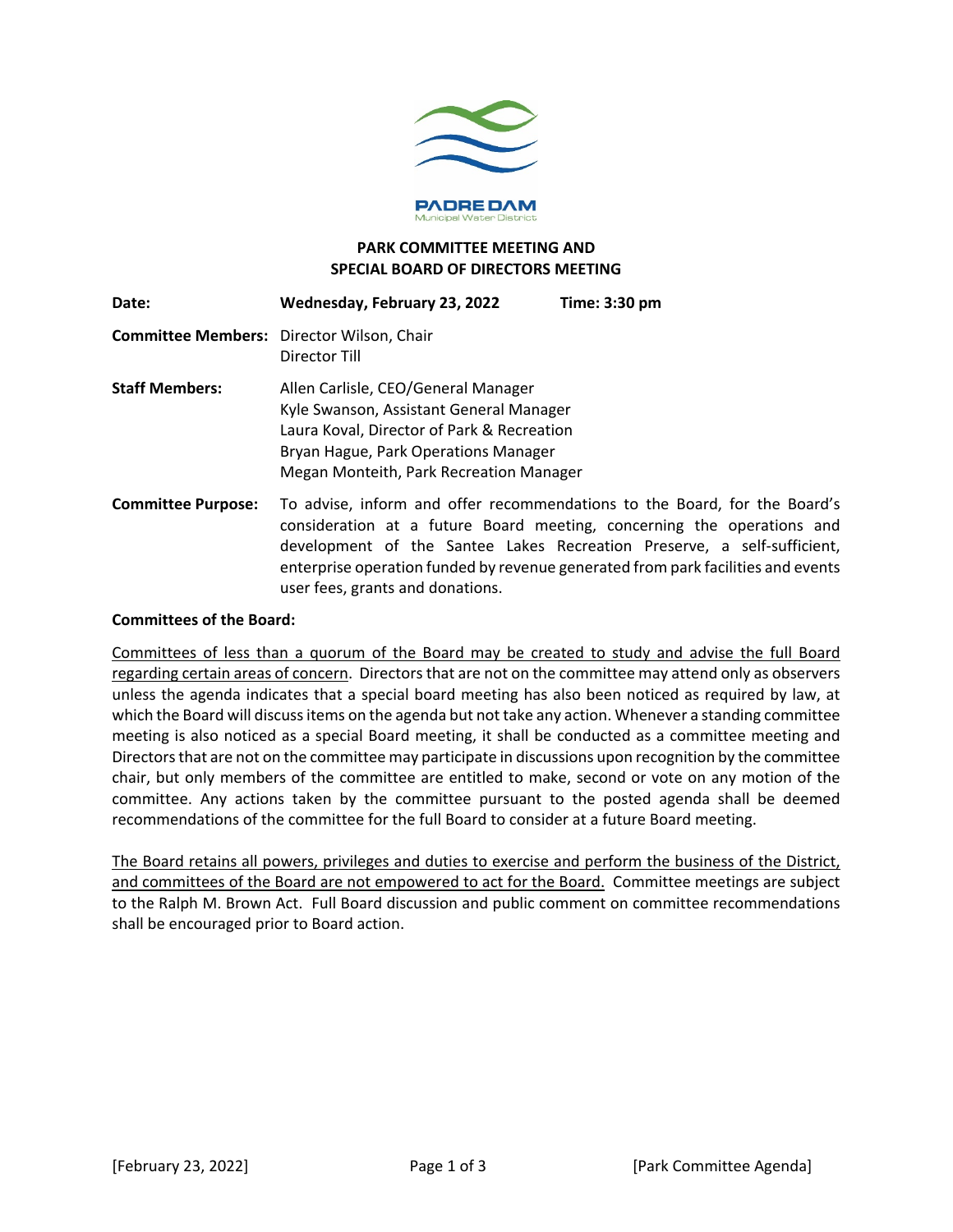# **A G E N D A PARK COMMITTEE MEETING AND SPECIAL BOARD OF DIRECTORS MEETING WEDNESDAY, FEBRUARY 23, 2022 – 3:30 PM**

#### **NOTICE TO THE PUBLIC**

In response to the evolving COVID-19 pandemic and pursuant to amendments to the Brown Act permitting virtual meetings and waiving certain teleconference requirements under certain circumstances, this meeting is being conducted online via GoToWebinar and by teleconference; there will be no physical location from which members of the public may participate.

| Register to watch the webinar via the link below:                          |
|----------------------------------------------------------------------------|
| https://attendee.gotowebinar.com/register/6217131745763182351              |
| Webinar ID: 492-492-315                                                    |
| After registering, you will receive a confirmation with a link to join the |
| webinar.                                                                   |

#### **To listen via teleconference dial:**

 +1 (562) 247-8422 Access Code: 202-183-830# *Enter # for audio pin*

# **PUBLIC COMMENT INSTRUCTIONS**

Members of the public may address the Board on any item on the agenda when the item is considered, or under "Opportunity for Public Comment" regarding items not on the posted agenda that are within the subject matter jurisdiction of the Board, by following the instructions below:

- 1. Live public comments: Register for the webinar and click the hand raise icon within the meeting platform. Speakers will be called on to unmute themselves when it is their turn to speak.
- 2. Written [public](https://www.padredam.org/forms.aspx?FID=85) comments: Written comments may be submitted in writing through the public [comment e-form](https://www.padredam.org/forms.aspx?FID=85) at least a half hour prior to the start of the meeting or mailed to the attention of Amy Pederson, Padre Dam, PO Box 719003, Santee, CA 92072.

Public comments are limited to 3 minutes.

The complete agenda package is available for public review at [www.PadreDam.org.](http://www.padredam.org/) No action may be taken on any item not appearing on the posted agenda, except as provided by Gov. Code Section 54954.2. Any written materials provided to the Board within 72 hours of the meeting regarding any item on this agenda will be available for public inspection on the District's website. For questions or request for information related to this agenda contact Amy Pederson, Board Secretary, at 619.258.4614 or [apederson@padre.org.](mailto:apederson@padre.org)

Upon request, this agenda will be made available in appropriate alternative formats to persons with disabilities, as required by Section 202 of the American with Disabilities Act of 1990. Any person with a disability who requires a modification or accommodation in order to participate in a meeting should contact our ADA Coordinator: Larry Costello at 619.258.4678 or [lcostello@padre.org.](mailto:lcostello@padre.org)